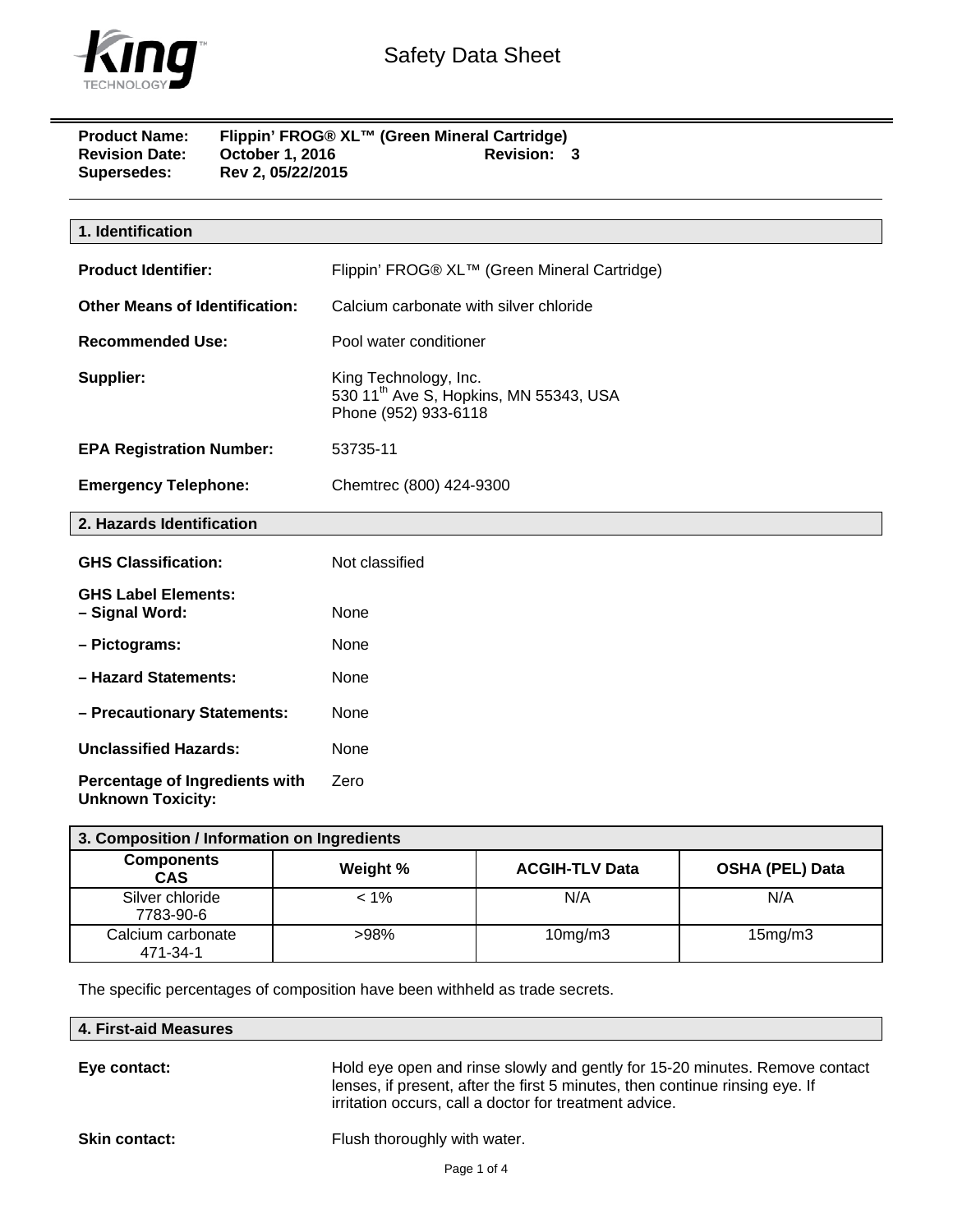

| Flippin' FROG® XL™ (Green Mineral Cartridge)<br><b>Product Name:</b><br><b>Revision Date:</b><br>October 1, 2016<br>Revision: 3<br>Rev 2, 05/22/2015<br><b>Supersedes:</b> |                                                                                                                                   |
|----------------------------------------------------------------------------------------------------------------------------------------------------------------------------|-----------------------------------------------------------------------------------------------------------------------------------|
| Inhalation:                                                                                                                                                                | Move person to fresh air. If irritation occurs, call a doctor for treatment advice.                                               |
| Ingestion:                                                                                                                                                                 | Ingestion of significant amounts is unlikely. If irritation occurs, call a doctor for<br>treatment advice.                        |
| <b>Most Important Symptoms,</b><br><b>Acute and Delayed:</b>                                                                                                               | No known symptoms.                                                                                                                |
| <b>Immediate Medical Attention</b><br><b>Required:</b>                                                                                                                     | None required.                                                                                                                    |
| 5. Fire-fighting Measures                                                                                                                                                  |                                                                                                                                   |
| <b>Suitable Extinguishing Media:</b>                                                                                                                                       | There are no unusual fire or explosion hazards with this material. This material<br>is stable, non-hazardous.                     |
| <b>Unsuitable Extinguishing</b><br>Media:                                                                                                                                  | None known.                                                                                                                       |
| <b>Special Protective Equipment</b><br>and Precautions for Fire-<br>fighters:                                                                                              | There are no unusual fire or explosion hazards with this material. This material<br>is stable, non-hazardous.                     |
| <b>Specific Hazards Arising From</b><br>the Chemical:                                                                                                                      | None known.                                                                                                                       |
| <b>6. Accidental Release Measures</b>                                                                                                                                      |                                                                                                                                   |
| <b>Personal Precautions:</b>                                                                                                                                               | Using appropriate equipment, contain spilled material.                                                                            |
| <b>Methods for Cleaning Up:</b>                                                                                                                                            | Product is a non-hazardous solid. Sweep up material and dispose of as<br>normal household waste.                                  |
| 7. Handling and Storage                                                                                                                                                    |                                                                                                                                   |
| Handling:                                                                                                                                                                  | Product is non-hazardous. There are no specific handling requirements.                                                            |
| Storage:                                                                                                                                                                   | Keep this product in original closed container when not in use. Store in cool,<br>dry, well ventilated area away from open flame. |
| 8. Exposure Controls / Personal Protection                                                                                                                                 |                                                                                                                                   |
| <b>Exposure Limits:</b>                                                                                                                                                    | See Section 3.                                                                                                                    |
| <b>Appropriate Engineering</b><br><b>Controls:</b>                                                                                                                         | None required.                                                                                                                    |

**Personal protective equipment: – Respiratory protection:** None required.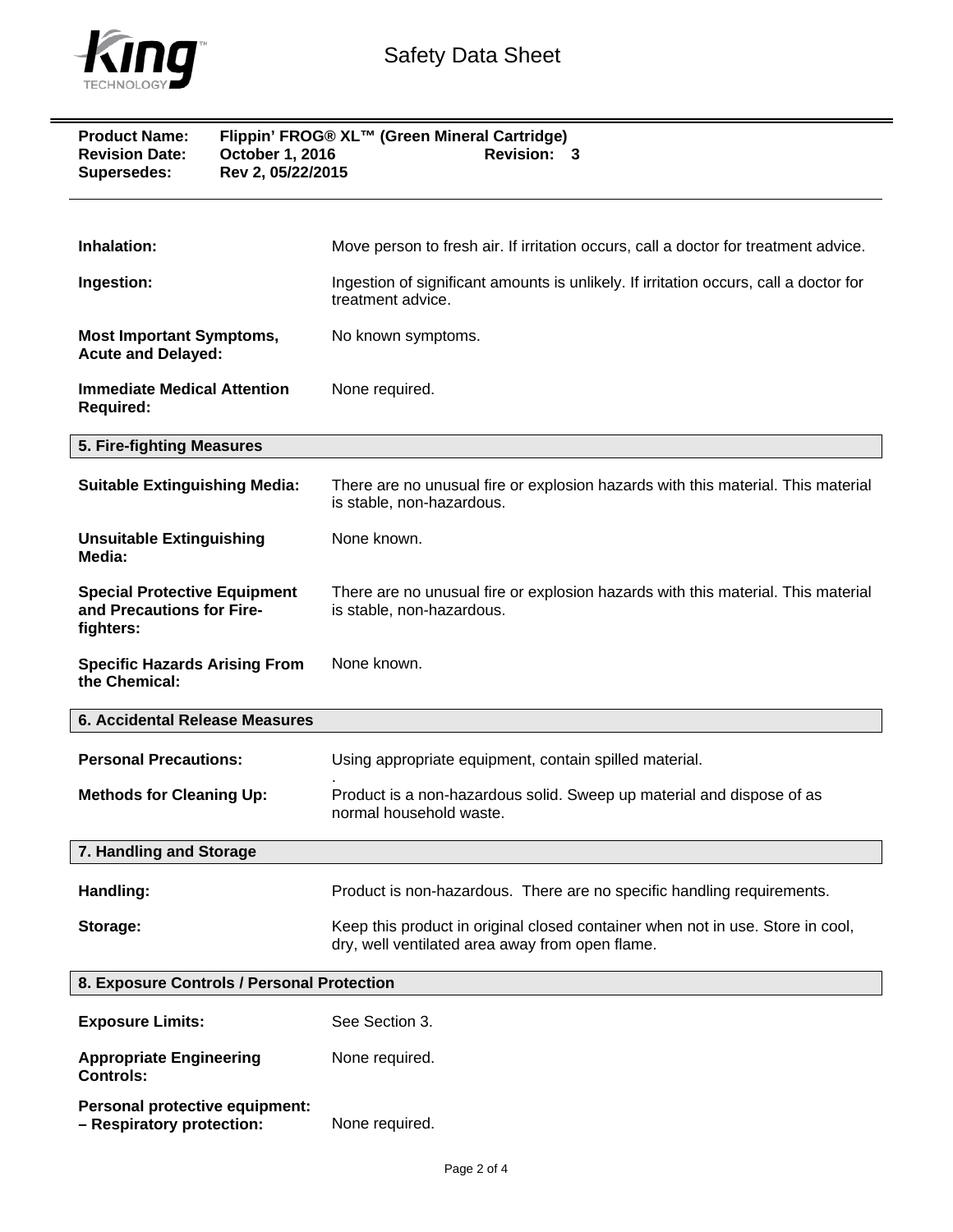

| <b>Product Name:</b><br><b>Revision Date:</b><br>Supersedes:                                                                                                                                                                                                                                                                                                                                                                                    | October 1, 2016<br>Rev 2, 05/22/2015 | Flippin' FROG® XL™ (Green Mineral Cartridge)<br>Revision: 3                                                                                                                                                                                                                                                                               |
|-------------------------------------------------------------------------------------------------------------------------------------------------------------------------------------------------------------------------------------------------------------------------------------------------------------------------------------------------------------------------------------------------------------------------------------------------|--------------------------------------|-------------------------------------------------------------------------------------------------------------------------------------------------------------------------------------------------------------------------------------------------------------------------------------------------------------------------------------------|
| - Hand protection:                                                                                                                                                                                                                                                                                                                                                                                                                              |                                      | None required.                                                                                                                                                                                                                                                                                                                            |
| - Eye protection:                                                                                                                                                                                                                                                                                                                                                                                                                               |                                      | None required.                                                                                                                                                                                                                                                                                                                            |
| - Skin and body protection:                                                                                                                                                                                                                                                                                                                                                                                                                     |                                      | None required.                                                                                                                                                                                                                                                                                                                            |
| <b>Hygiene measures:</b>                                                                                                                                                                                                                                                                                                                                                                                                                        |                                      | None required.                                                                                                                                                                                                                                                                                                                            |
| <b>Other Precautions:</b>                                                                                                                                                                                                                                                                                                                                                                                                                       |                                      | None required.                                                                                                                                                                                                                                                                                                                            |
| 9. Physical and Chemical Properties                                                                                                                                                                                                                                                                                                                                                                                                             |                                      |                                                                                                                                                                                                                                                                                                                                           |
| Appearance:<br>Odor:<br><b>Odor threshold:</b><br>Melting point / range:<br>Boiling point / range:<br>Flash point:<br><b>Evaporation rate:</b><br>Flammability:<br>Vapor pressure:<br>Vapor density:<br><b>Bulk density:</b><br><b>Solubility in water:</b><br>Specific gravity:<br>pH:<br><b>Flammability limits:</b><br><b>Partition coefficient:</b><br>Auto-ignition temperature:<br><b>Decomposition temperature:</b><br><b>Viscosity:</b> |                                      | White granular material<br>Not available<br>Not available<br>Not available<br>Not available<br>Not available<br>Not available<br>Not available<br>Not available<br>Not available<br>Not available<br>Not available<br>Not available<br>Not available<br>Not available<br>Not available<br>Not available<br>Not available<br>Not available |
| 10. Stability and Reactivity                                                                                                                                                                                                                                                                                                                                                                                                                    |                                      |                                                                                                                                                                                                                                                                                                                                           |
| <b>Reactivity:</b>                                                                                                                                                                                                                                                                                                                                                                                                                              |                                      | Not reactive under normal conditions.                                                                                                                                                                                                                                                                                                     |
| Stability:                                                                                                                                                                                                                                                                                                                                                                                                                                      |                                      | This product is stable under normal conditions                                                                                                                                                                                                                                                                                            |
| Incompatible materials:                                                                                                                                                                                                                                                                                                                                                                                                                         |                                      | None known.                                                                                                                                                                                                                                                                                                                               |
| <b>Conditions to avoid:</b>                                                                                                                                                                                                                                                                                                                                                                                                                     |                                      | None known.                                                                                                                                                                                                                                                                                                                               |
| <b>Hazardous decomposition</b><br>products:                                                                                                                                                                                                                                                                                                                                                                                                     |                                      | None known.                                                                                                                                                                                                                                                                                                                               |
| <b>Possibility of hazardous</b><br>reactions:                                                                                                                                                                                                                                                                                                                                                                                                   |                                      | Hazardous polymerization will not occur under normal conditions.                                                                                                                                                                                                                                                                          |